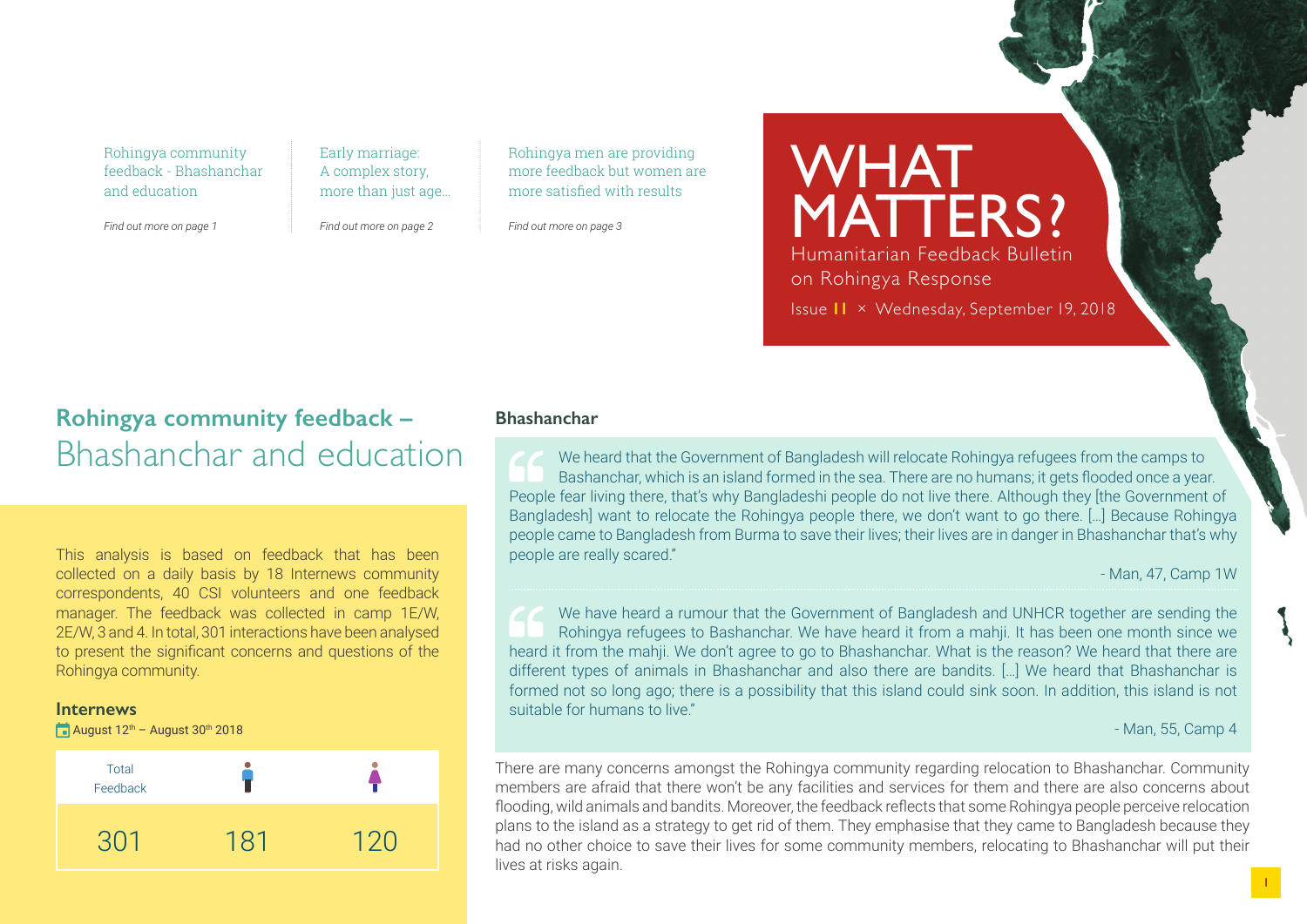### **Education**

In our block, people discuss that our children who are 15 years old who already finished studying grade 7, 8, 9, and 10 cannot study here any more. We are really worried about it. Some of these children are getting addicted to drugs and they do not obey their parents. Their lives are being ruined. We are very upset about it. So, we want to request that NGOs set up schools for these children and hire some good teachers from the Government [of Bangladesh] to teach these kids; then their lives might be better. We are very worried about it [their children's education]. [At the moment] they take our little children to school, but they just let them play there. When they return home from school and we ask what they learn in school, they cannot say anything; they only sing. That's why we are really worried that their lives might not get better."

- Man, 28, Camp 4

There is no school in our area. The one that we have does not teach the children very well. That's why when we ask our children to go to school, they cry and don't want to go. […] If we get to see our children go to school and learn, it will make us very happy."

- Man, 25, Camp 1E

Education has been a key issue in community feedback over the last few months. While previous feedback regarding education tended to include requests for an increased number of schools, recently some Rohingya community members have instead raised concerns regarding the quality and relevance of schools. There have been concerns that children learn how to gamble in schools, which may come from games that include dice. Moreover, there are an increasing number of requests to set up schools for adolescent students. The community sometimes associates the limited education opportunities for adolescents with a concerning lack of opportunities for young people in general in the camp.



## Early marriage:

A complex story, more than just age…

Recent qualitative research carried out by BBC Media Action reveals that people are aware that the legal age of marriage for girls is 18 years. However they consider it to be too late to marry off a girl. To them, the ideal age of marriage for a girl is between 13 and 16 years. They believe that a girl should be married off within two to three years of her first menstruation. Early marriage to Rohingya people means marrying off a girl within a few months of her menstruation.

After starting menstruation a girl is considered to be 'zowan' or 'doñr', which means ready for marriage. But marrying off a girl right away is thought to be risky as they feel the girl lacks the maturity and knowledge to handle life as a married woman. Instead, they prefer to spend the next two to three years giving the girl two types of training – one within the house and the other religious. The domestic training includes lessons about how to manage household chores, how to be a wife and how to satisfy the in-laws' family. The religious training includes lessons on rules and norms, such as how to bathe after having intercourse, the duties of a wife and a husband's rights. Without this training, people fear that a girl may not perform properly in front of her in-laws and not satisfy her husband, which could cause physical and mental torture or separation in the future. Rohingya people are generally unaware of the health risks of early marriage.

Back in Myanmar, marrying girls off before the legal age of 18 people was tricky. The system required them to show that the groom and wife were both over 18 and get permission from the *Ukatta*, (local leader) and the *Gañti*, the local offices of the government. However, Rohingya people would often find ways to marry off their daughters early. They used to bribe the *Lauka*, the officer at the local offices of the government, who would then increase the age of the girl on the family card and register to 18 years, so that she appeared eligible for marriage. The whole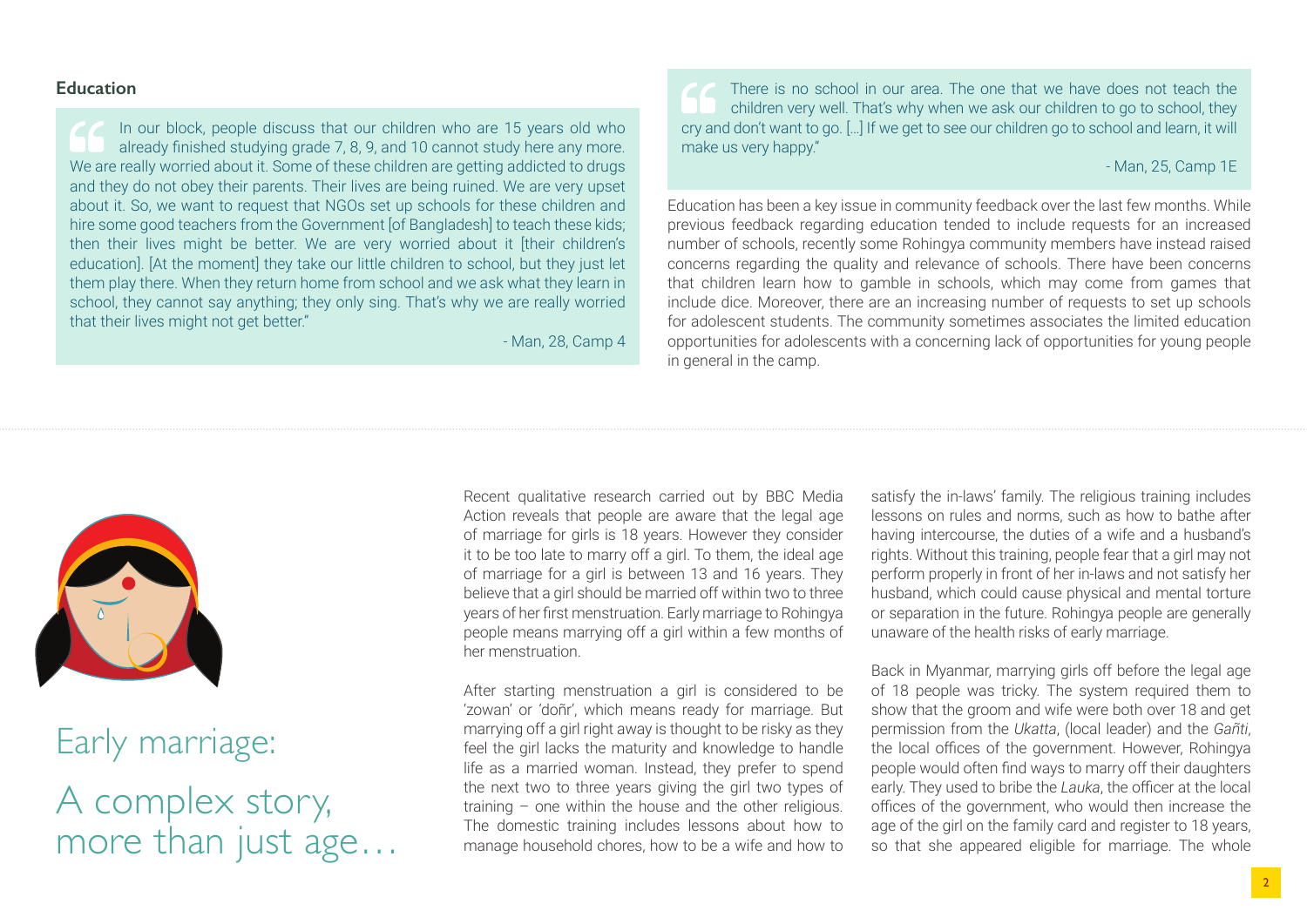The best time to marry off a girl is within 16 years of age. [...] After a girl has her first menstruation (*haiz*) she needs at best two to three years to understand and learn what to do in the in-laws house and, after that, she should be married off."

- Male, Age 25, Camp 24, Teknaf

Around 20 years of age a girl loses her beauty. She starts to look old. […] Society says the girl has aged and an aged girl does not get a good groom. She will have to marry an old man. If a girl is not married off at a proper age, people in society think that she has problems."

- Female, Age 39, Camp 9, Ukhiya

process was very expensive and hazardous. The bribes ranged from 700,000 Kyat (\$400) to 1,500,000 Kyat (\$1000). But to the Rohingya people, the perceived benefits of marrying off a girl early outweighed these challenges.

Early marriage is considered to be on the rise (see [here](https://reliefweb.int/report/bangladesh/gender-brief-rohingya-refugee-crisis-response-bangladesh-october-2017) and [here\)](https://app.box.com/s/0xrqxhfzyewfamn1d1dxwikqz9o5kbzq) in the camps of Bangladesh as it is much easier to marry off a girl here. Rohingya people say that there is no effective legal barrier and no binding minimum age. They only need to sign a piece of paper (White paper/Myanmar stamp paper/ Bangladesh stamp paper) and follow some rituals in front of some witnesses, the *Moulovi* (religious leader) and the mahji.

There are other perceived benefits of arranging early marriage – even within two to three years of menstruation. Firstly, many Rohingya people feel this is favourable from a religious perspective - the earlier you marry off your daughter the better. Secondly, younger brides attract a smaller dowry to be given to the groom. Thirdly, most people think that as a girl gets older her beauty starts to fade away and getting a groom becomes more difficult. Many Rohingya families also fear that, if a girl is not married, she could become involved with other love relationships outside of an arranged marriage that could be detrimental to the family's reputation.

The financial benefit of early marriage is particularly relevant in camps. A girl leaving to get married frees space in a small makeshift house and leaves fewer mouths to feed with the available relief. Families of the girls also feel that the safety and future stability of a girl is better ensured if she is married.

# Rohingya men  $\mathbf i$  are providing more feedback but women are more satisfied with results

Source: A recent quantitative study carried out by BBC Media Action in July 2018 with a sample size of 1500, among whom 750 were from the Rohingya community. The respondents, both male and female, were proportionally selected from different camps.

| <b>BBC Media Action</b> |           |         |     | July 2018 |
|-------------------------|-----------|---------|-----|-----------|
|                         | Community | 61      |     |           |
|                         | Rohingya  | 750     | 375 | 375       |
|                         | Host      | $150 -$ |     |           |

Rohingya men are more likely to have given feedback than women, and a higher proportion have given feedback personally. However, Rohingya women are more likely to be satisfied with what happened after giving feedback.

Only 15% of Rohingya women have given feedback personally compared with 27% of Rohingya men. This may

be because women are sometimes restricted in leaving their house. Although a lower proportion of Rohingya women have given feedback, their levels of satisfaction were higher: 98% of women were satisfied with what happened in response to their feedback compared with 71% of Rohingya men. This may be because the nature of the issues they are raising is different.

Most Rohingya people said they would give feedback again, but women are more likely to say they would give feedback using a different channel next time. While 65% of men and 55% of women said they would give feedback again, in the same way, a quarter (24%) of women said they would give feedback again but in a different way, compared with only 10% of men. An explanation of this